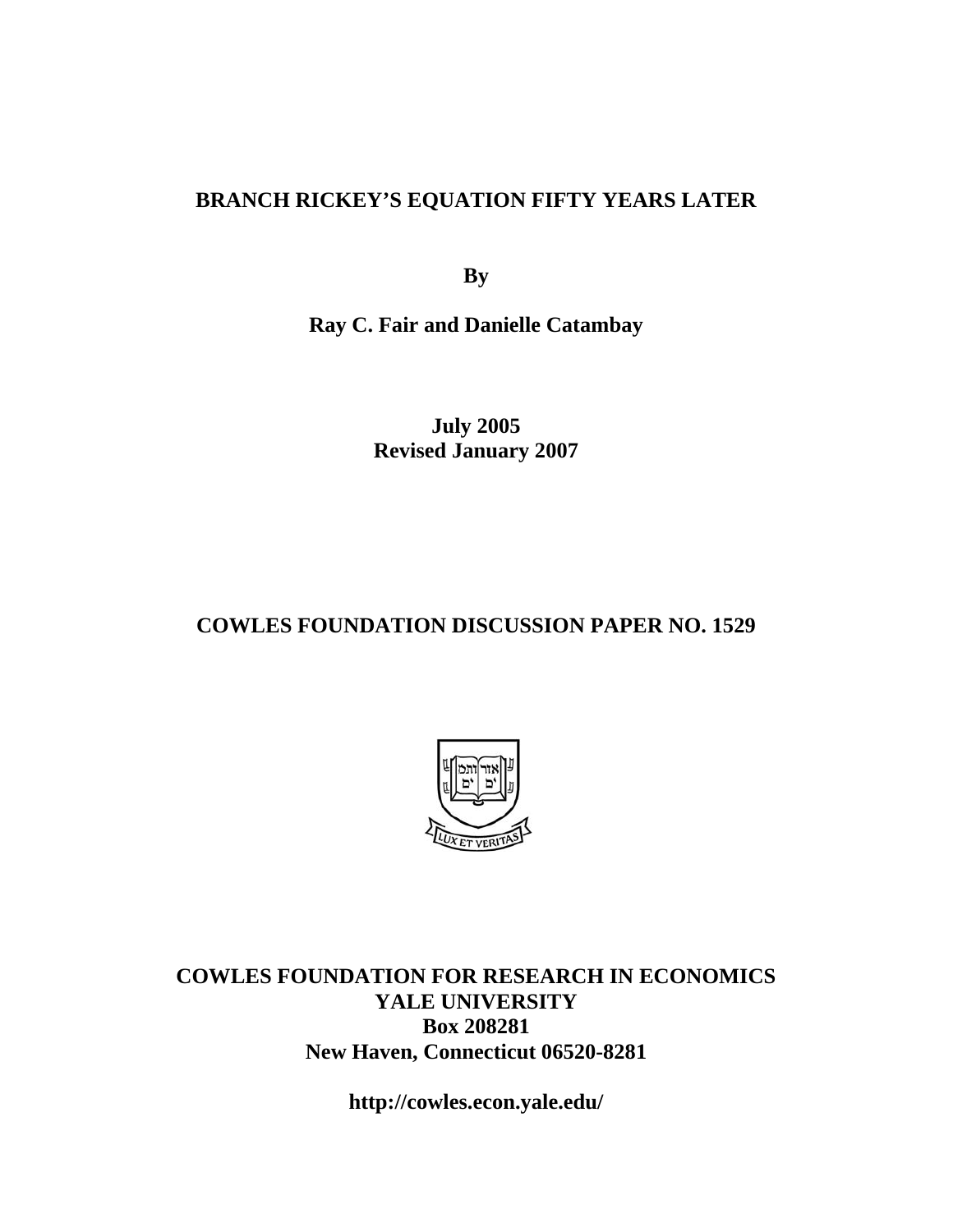# Branch Rickey's Equation Fifty Years Later

Ray C. Fair*<sup>a</sup>* and Danielle Catambay*<sup>b</sup><sup>∗</sup>*

Revised January 2007

#### Abstract

This paper analyzes Branch Rickey's 1954 equation in a regression context. The results for 1934–1953 are consistent with Rickey's conclusions, and the equation holds up well when extended 51 years. Two of Rickey's main points were that on base percentage dominates batting average and that offense and defense are equally important, and these, along with the entire equation, are generally supported by the results. Rickey does seem to have been ahead of his time.

## 1 Introduction

Branch Rickey (1954) in a Life magazine article introduced an equation relating a baseball team's performance in a season to various measures of offense and defense. One of his findings was that on base percentage dominates batting average in the measure of offense, which, as Schwarz (2004a) notes, was way ahead of its time. Rickey's analysis is quite interesting. It is probably largely due to Allan Roth, whom he mentions in the article. Rickey and Roth were not mathematical

*<sup>∗</sup><sup>a</sup>*Cowles Foundation and International Center for Finance, Yale University, New Haven, CT 06520-8281. Voice: 203-432-3715; Fax: 203-432-6167; email: ray.fair@yale.edu; website: http://fairmodel.econ.yale.edu. *<sup>b</sup>*Yale University; email: danielle.catambay@yale.edu. This paper was stimulated by Alan Schwarz's (2004a) article in the New York Times. We are indebted to Sharon Oster for helpful comments.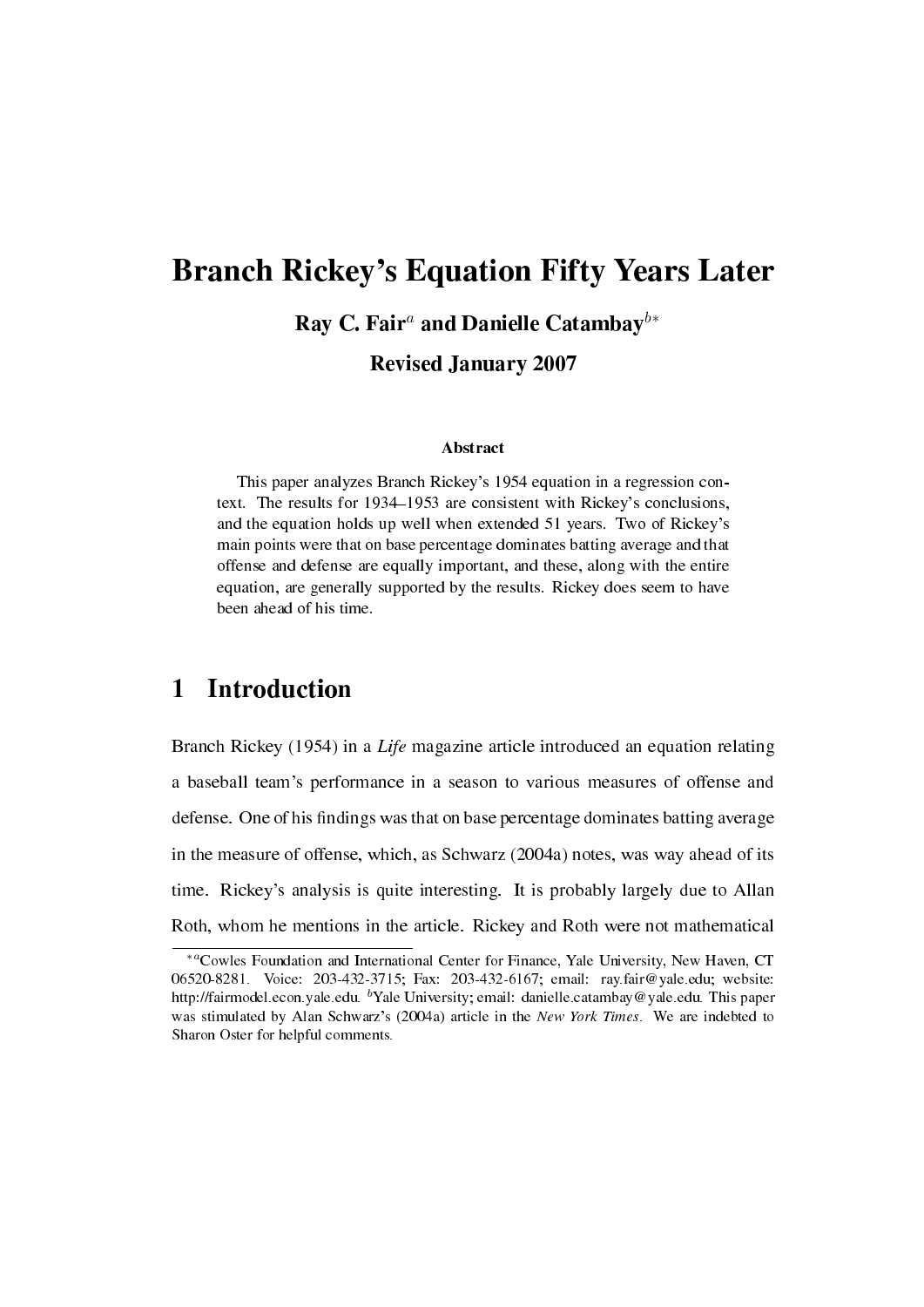statisticians, and they took their figures "to mathematicians at a famous research institute" (p. 79) (alas, Princeton, not Yale<sup>1</sup>). They got their results back in six weeks, "which constituted a framework around which to build a formula" (p. 79). Rickey does not discuss in a mathematically rigorous way the derivation of his formula, but there is enough discussion of technique in the article to see roughly what he did.

In this paper Rickey's equation is examined using a more formal statistical technique, regression analysis, which is often used in the social sciences. The equation is first examined using Rickey's own period, 1934–1953, and then it is extended to the present to see how it does in the modern era. It will be seen that the results for 1934–1953 support Rickey's conclusions and that the equation holds up well when extended 51 years through 2004. Although Rickey's equation was largely ignored at the time, the results in this paper suggest that perhaps it should not have been. The equation is presented in Section 2 and then analyzed in Section 3.

## 2 The Equation

Rickey said he used the last 20 years worth of data to build his formula; we will assume that 1934–1953 were the 20 years in question. The data are yearly and by team.<sup>2</sup> In this period there were 16 teams, 8 per league, and so the number of

 $1$ Schwarz (2004b), p. 58.

<sup>2</sup>The data for this paper were downloaded from the website: http://baseball1.com. Team data were available for all but hit by pitch, *HP*, opponents hit by pitch, *HB<sup>∗</sup>* , and opponents at bats, *AB<sup>∗</sup>* . These three variables were constructed from individual player data, which were available. *HP* was constructed as the sum of the number of times each player on the team was hit by a pitch.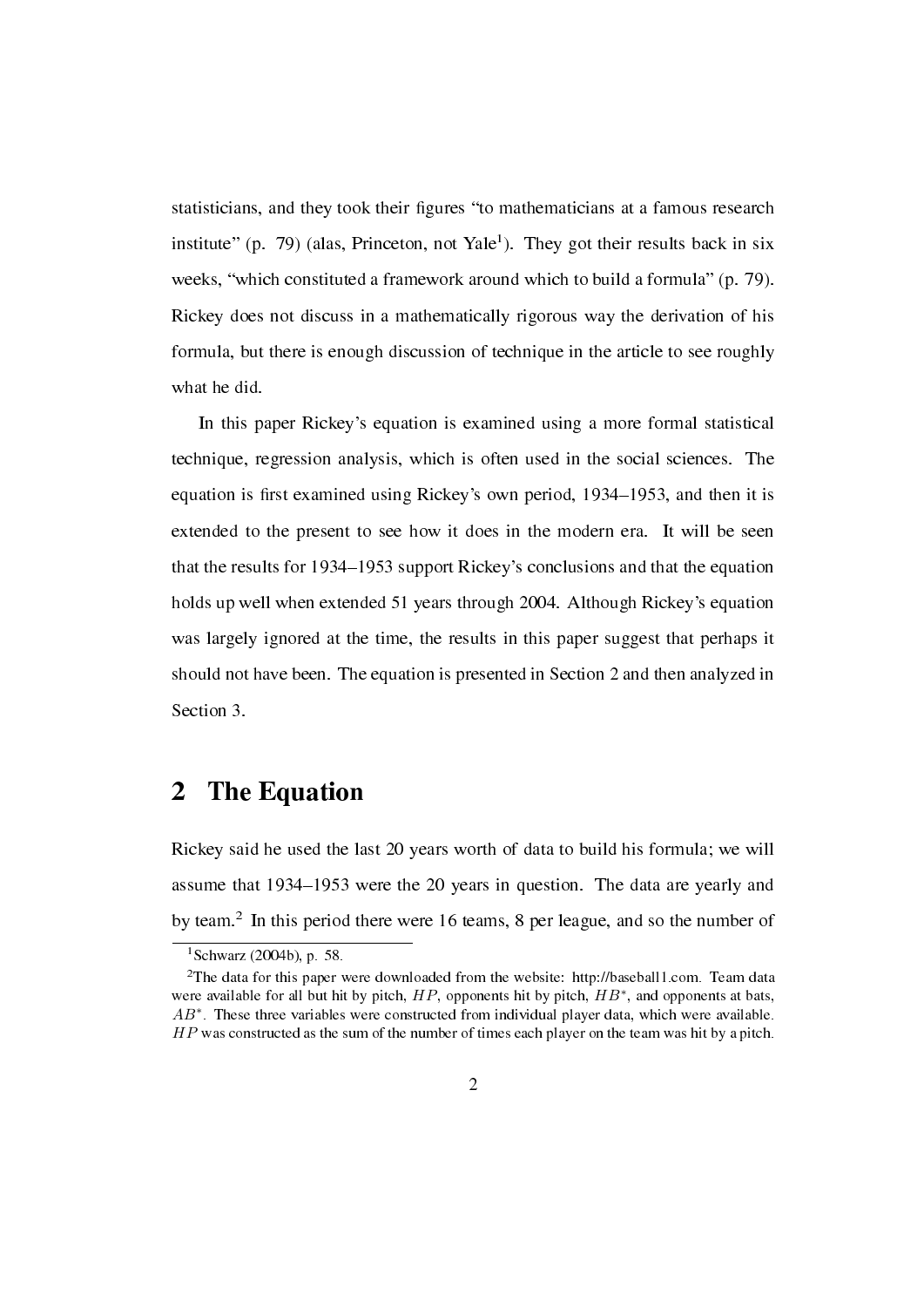observations we can use is 320. Rickey used as the measure of team performance the number of games behind the league leader for the season, denoted *G*. He was also interested in a team's average runs per game in a season relative to the average runs per game of the team's opponents. Rickey first noted that this variable and *G* are highly positively correlated. This, of course, is not surprising. The more runs a team scores relative to its opponents, the more games it is likely to win. Rickey's aim was then to see if he could find measures of offense that were highly correlated with a team's average runs per game and measures of defense that were highly correlated with the average runs per game of the team's opponents. Such measures would then be highly correlated with *G* and would give one an idea of the kinds of offense and defense that are most effective. In the end (after getting back the results from the mathematical experts) he came up with three measures of offense and four measures of defense.

The first measure of offense is on base percentage:

$$
on base = \frac{H + BB + HP}{AB + BB + HP}
$$
 (1)

where *H* is hits, *BB* is bases on balls, *HP* is hit by pitch, and *AB* is at bats.<sup>3</sup> These variables are all a team's totals for the season. The second is a measure of extra base power:

$$
power = 0.75 \frac{TB - H}{AB}
$$
 (2)

where *TB* is total bases (4 times home runs plus 3 times triples plus 2 times doubles

*HB*<sup>∗</sup> was constructed as the sum of the number of times each pitcher on the team hit a batsman. *AB<sup>∗</sup>* was constructed as the sum of the number of batsmen faced by each pitcher on the team. A data base from 1921 through 2004 was created.

 $3$ The modern definition of on base percentage adds sacrifice flies to the denominator. In this paper we use only Rickey's definitions.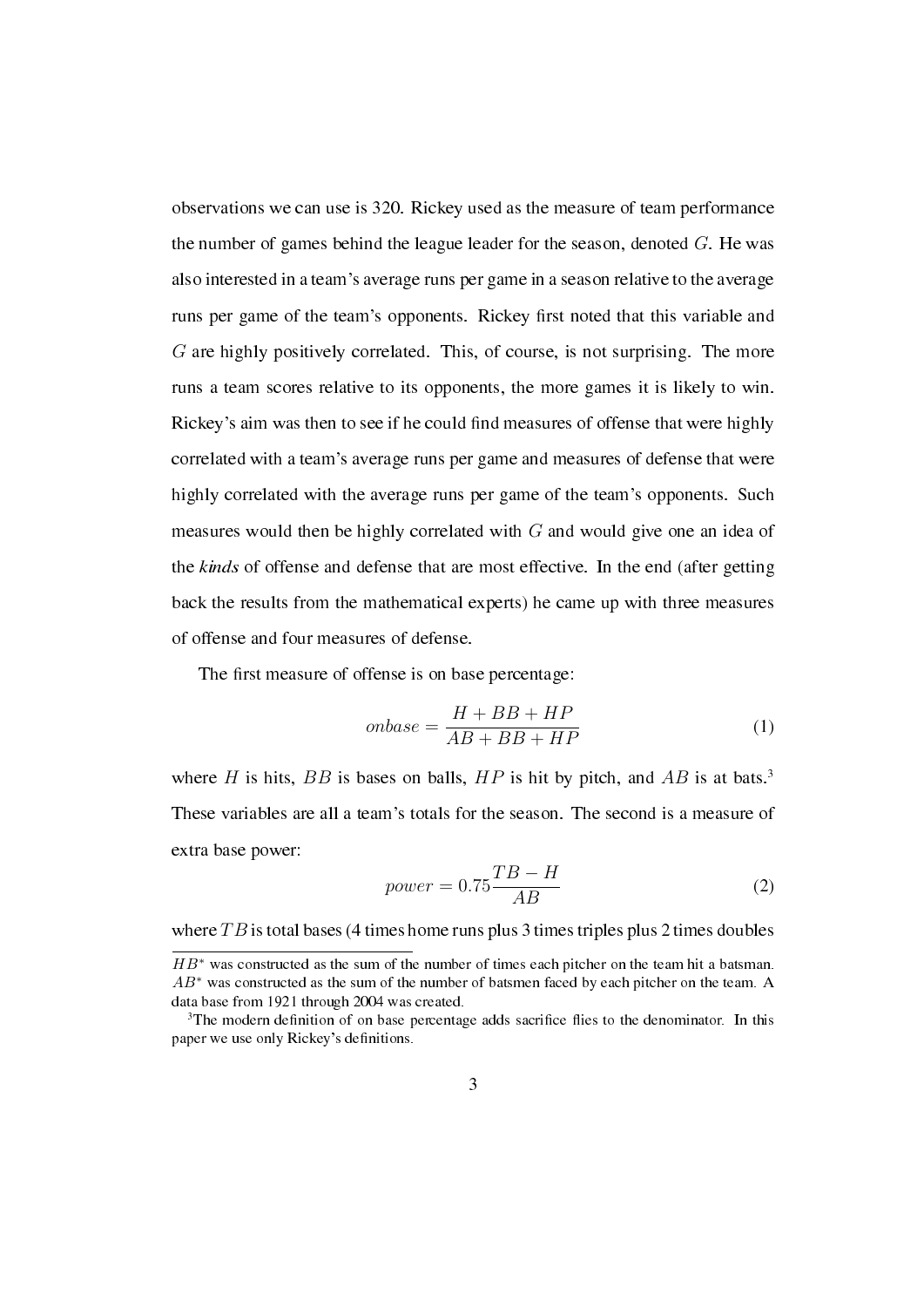plus singles). Rickey said that(*T B−H*)*/AB* had a lower correlation with a team's average runs per game than did the other two measures (the third one discussed next), and he adjusted for this by multiplying it by 0.75. We return to this in the next section. The third measure is what Rickey calls "clutch:"

$$
clutch = \frac{R}{H + BB + HP}
$$
\n(3)

where  $R$  is runs scored. This variable is the percent of players on base who score.<sup>4</sup> The total offense measure is then the sum of the three:

$$
of fense = on base + power + clutch \tag{4}
$$

Defense was calculated by Rickey using four measures. These are measures that are meant to be highly correlated with the average runs per game of a team's opponents. The first measure is opponents' batting average:

$$
oppba = \frac{H^*}{AB^*} \tag{5}
$$

where  $H^*$  is hits by opponents and  $AB^*$  is at bats by opponents. The second measure is the percentage of opponents who get on base because of walks or hit batsmen:

$$
oppbb = \frac{BB^* + HB^*}{AB^* + BB^* + HB^*}
$$
\n
$$
(6)
$$

where *BB<sup>∗</sup>* is bases on balls by opponents and *HB<sup>∗</sup>* is the number of opponents hit by a pitch. The third measure is a "clutch" measure for pitching: the percentage of base runners scoring earned runs for the opponents

$$
opper = \frac{ER^*}{H^* + BB^* + HB^*}
$$
\n<sup>(7)</sup>

<sup>4</sup>Rickey is excluding here players who get on base because of an error or interference.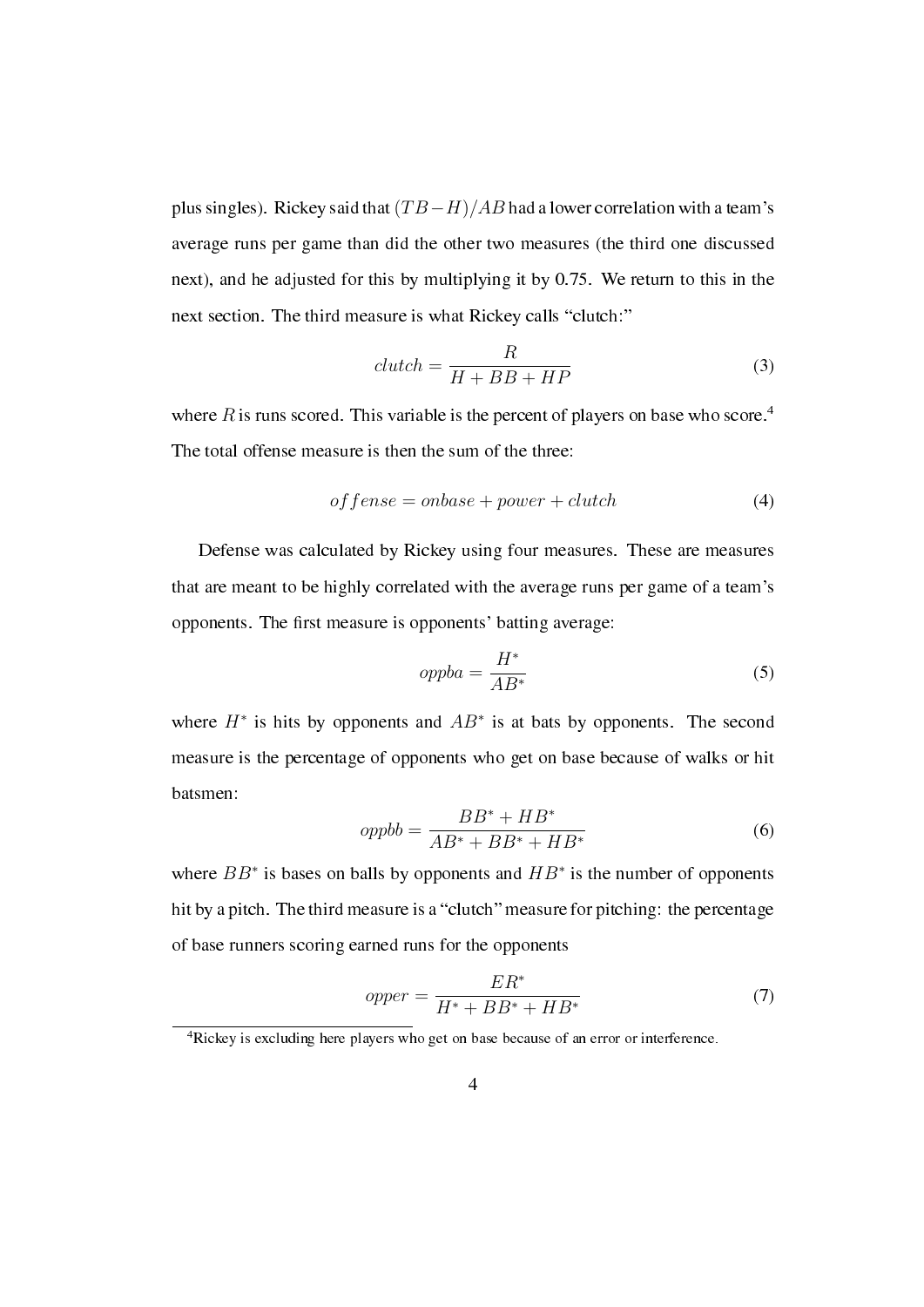where *ER<sup>∗</sup>* is earned runs scored by the opponents. Finally, the fourth measure is strikeout percentage:

$$
oppso = -0.125 \frac{SO^*}{AB^* + BB^* + HB^*}
$$
 (8)

where  $SO^*$  is the number of opponent strike outs. Rickey did not find strike outs to be of "equal importance" to the others, and he weighted the strikeout percentage by only 0.125. We also return to this in the next section. Note that there is a minus sign in front of 0.125: the more strikeouts, the worse are the opponents. The total defense measure is then the sum of the four:

$$
defense = oppba + oppbb + opper + oppso
$$
\n(9)

Rickey's final equation is then:

$$
G = of fense - defense
$$
\n<sup>(10)</sup>

Rickey also adds fielding, denoted  $F$ , to this equation. However, he has no measure of *F*, and *F* plays no role in the article. We will thus ignore *F* in this paper.<sup>5</sup>

The formula given in (10) is, of course, not literally an equation explaining G. Rickey was dealing with correlations, and it is not the case that the coefficient of *offense* should be one and that of *defense* minus one. Among other things, the signs are wrong. *offense* should have a negative effect on *G* and *defense* a positive effect, since *G* is the number of games behind. Rather, Rickey's equation should be looked upon as a guide to what he thought was important in helping a

<sup>&</sup>lt;sup>5</sup>Rickey states that "There is nothing on earth anybody can do with fielding" and "Fielding then cannot be measured"  $(p, 81)$ . However, he then goes on to say "But application of the formula to 20 years of statistics shows fielding to be worth only about one half as much as pitching or about 15%" (p. 81). How he knows this if fielding cannot be measured is unclear.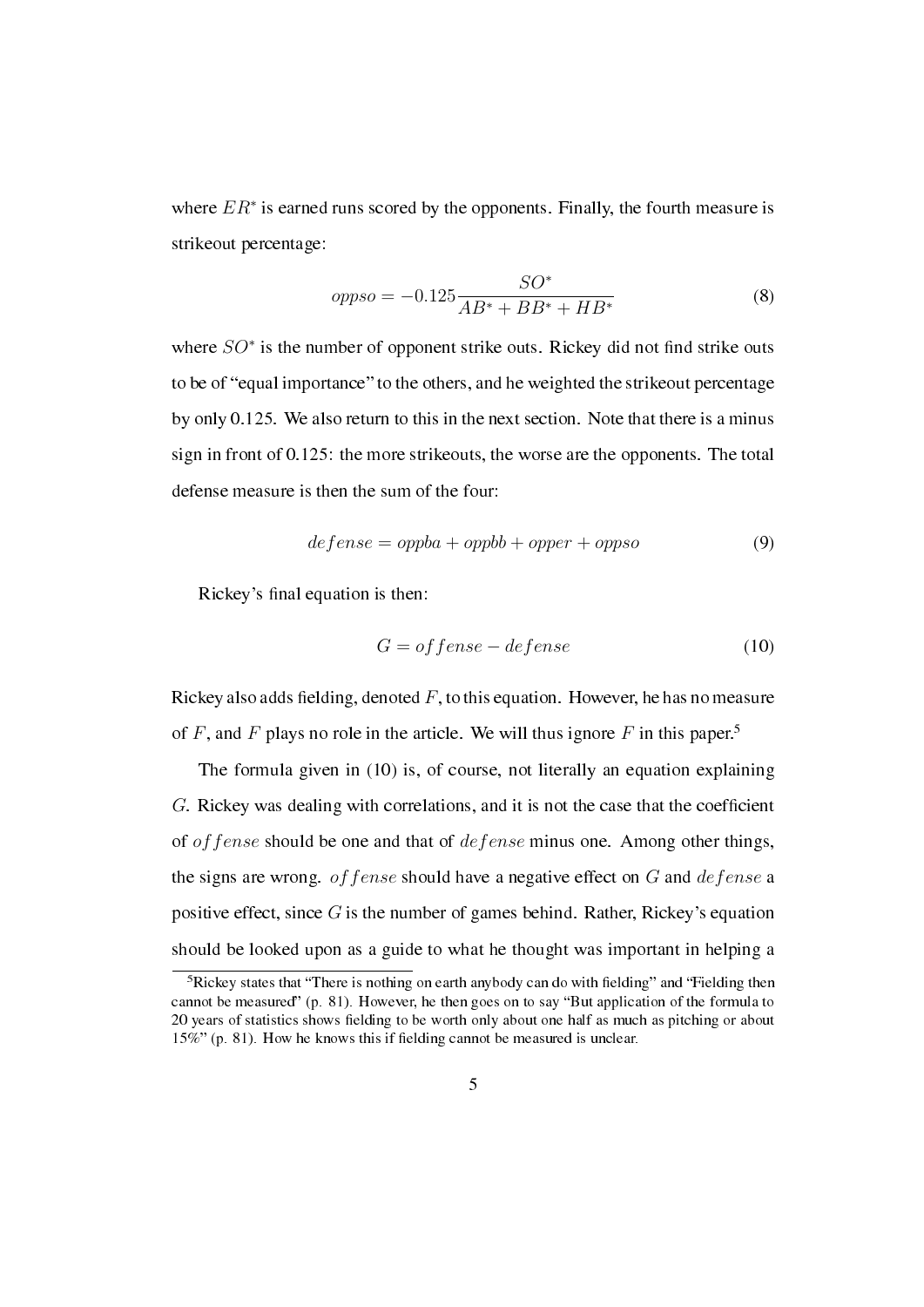baseball team win games. In the next section we put Rickey's baseball expertise to a more rigorous statistical test.

## 3 Regression Analysis

From a formal statistical perspective, Rickey's formula offers a number of predictions. First, in explaining games behind the leader, *G*, the offense and defense measures that matter most are *onbase*, *power*, *clutch*, *oppba*, *oppbb*, *opper*, and *oppso*. A stronger prediction is how these measures should matter. Rickey's explanation is that the three offense measures should matter equally, as should the four defense measures. We can test these predictions using the following equation:

$$
G_{it} = \gamma + \alpha_1 on base_{it} + \alpha_2 power_{it} + \alpha_3 clutch_{it} + \beta_1 oppba_{it} + \beta_2 oppbb_{it}
$$

$$
+ \beta_3 opper_{it} + \beta_4 oppso_{it} + u_{it}, \quad i = 1, ..., 16, \quad t = 1934, ..., 1953
$$
(11)

where the *it* subscript has been added to the variables to denote that each is for team *i* and year *t*. If Rickey's view is right, then the *α*'s should equal each other and the  $\beta$ 's should equal each other, and this can be tested.

The results of estimating equation (11) by ordinary least squares (regression analysis) are presented in Table 1. Two sets of estimates are presented: one unrestricted and one with the  $\alpha$  and  $\beta$  restrictions, as predicted by Rickey. Presented in brackets below the variables are the partial correlation coefficients. A partial correlation coefficient measures the correlation of the variable with *G* after the effects of all the other variables have been taken into account. t-statistics are also presented in the table. A variable is considered to be statistically signicant if its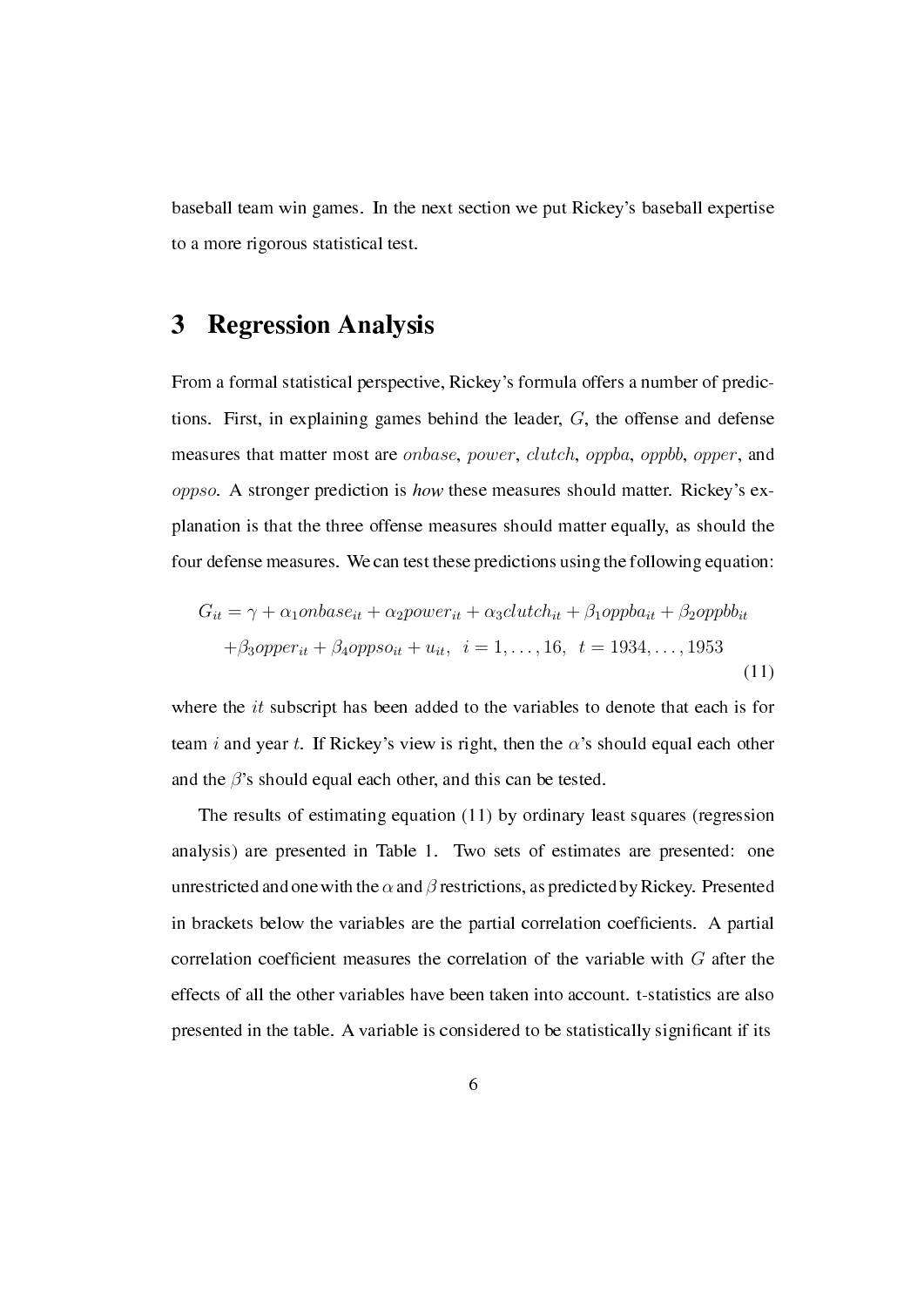#### Table 1 Coefficient Estimates Sample period: 1934-1953

(11)  $G = \gamma + \alpha_1 \text{onbase} + \alpha_2 \text{power} + \alpha_3 \text{clutch} + \beta_1 \text{oppba} + \beta_2 \text{oppbb} + \beta_3 \text{opper} + \beta_4 \text{oppso} + u$ 

| 0ľ                                                             |          |                      |            |            |           |           |           |           |       |          |
|----------------------------------------------------------------|----------|----------------------|------------|------------|-----------|-----------|-----------|-----------|-------|----------|
| $(11)'$ $G = \gamma + \alpha_1 of fense + \beta_1 defense + u$ |          |                      |            |            |           |           |           |           |       |          |
| Estimate of                                                    |          |                      |            |            |           |           |           |           |       |          |
|                                                                | $\gamma$ | $\alpha_1$           | $\alpha_2$ | $\alpha_3$ | $\beta_1$ | $\beta_2$ | $\beta_3$ | $\beta_4$ | $R^2$ | $#$ obs. |
| (11)                                                           | 22.6     | $-302.2$             | $-30.9$    | $-155.0$   | 317.2     | 362.1     | 193.0     | 603.6     | .823  | 320      |
|                                                                | (1.60)   | $(-9.01)$            | $(-0.96)$  | $(-6.04)$  | (5.82)    | (8.33)    | (7.92)    | (1.98)    |       |          |
|                                                                |          | $[-455]$             | $[-054]$   | $-3241$    | 1.3131    | 1.4271    | [409]     | T.1111    |       |          |
| (11)'                                                          | $-8.8$   | $-150.1$             |            |            | 249.5     |           |           |           | .801  | 320      |
|                                                                |          | $(-1.28)$ $(-26.03)$ |            |            | (27.59)   |           |           |           |       |          |
|                                                                |          | $[-825]$             |            |            | $[.840]$  |           |           |           |       |          |

• t-statistics in parentheses, partial correlation coefficients in brackets.

• Standardized coefficients for equation  $(11)'$  for *of fense* and *defense* are *−*0.657 and 0.696, respectively.

*•* When batting average, *H/AB*, is added to equation (11), the t-statistic is *−*0.05.

t-statistic is greater than about 2.0 in absolute value. In the following discussion "p-values" are sometimes mentioned. p-values lie between 0 and 1. The larger the p-value for a test the more condence one can have that the hypothesis being tested is true. A hypothesis is generally considered rejected if the p-value is 0.05 or less.

Consider the unrestricted results in Table 1 first—equation  $(11)$ . The partial correlation coefcients are similar for all but *power* and *oppso*, ranging in absolute value between 0.313 and .455. They are much smaller for *power* and *oppso*, which is what Rickey said he found and which led him to weight them less in the equation. Looking at the t-statistics, all the variables are statistically signicant except for *power*.

Comparing now the restricted results with the unrestricted ones—equation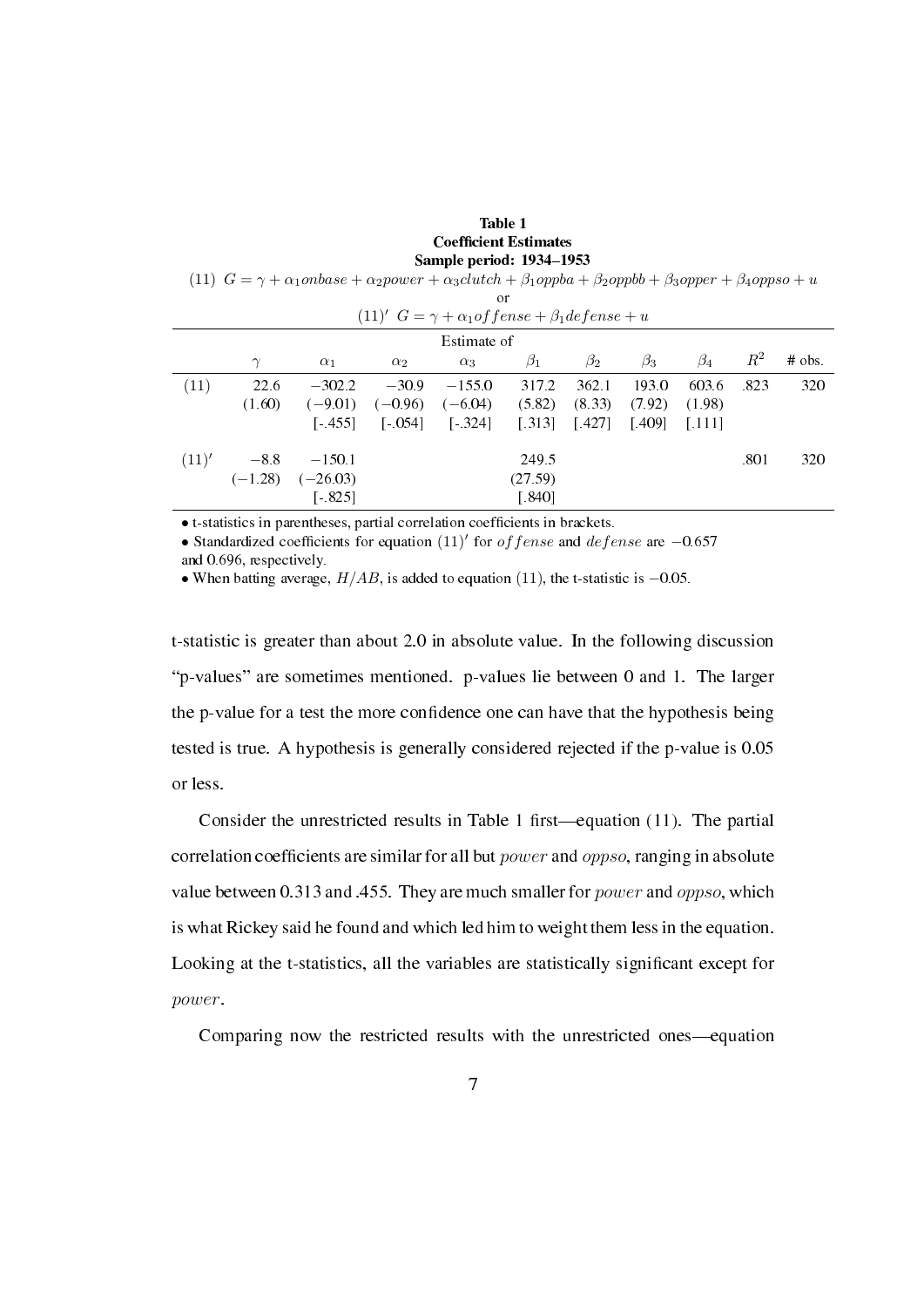(11) versus (11)<sup>'</sup>—for the restricted equation the  $R^2$ , a measure of the overall fit of the equation, fell from 0.823 to 0.801. The two variables, *of fense* and de fense, are highly significant. The coefficient estimate of *of fense* is not close to that of *defense* in absolute value (*−*150.1 versus 249.5), but the standardized coefficients are:  $-0.657$  and 0.696. Standardized coefficients are adjusted for the variation in the variables, which in the present context is useful to do. These similar standardized coefcients (in absolute value) say that a typical change in *offense* has a similar effect on *G* as a typical change in *defense* (with the sign reversed).

One of the more interesting results for the restricted equation in Table 1 is that the partial correlation coefficients are close in absolute value:  $-0.825$  and 0.840. This closeness is consistent with Rickey's discussion of offense versus defense. One of his main points was that offense and defense were equally important, much to his and other people's surprise.<sup>6</sup> It is not clear in the article how Rickey arrived at this conclusion, but perhaps it was from observing (through the mathematicians) the closeness of these correlations.

An F test can be used to test if the decrease in fit in moving from the unrestricted to the restricted equation in Table 1 is statistically signicant. The hypothesis that is tested using the F test is that  $\alpha$ 's are all equal to each other and the  $\beta$ 's are all equal to each other. This hypothesis is rejected.<sup>7</sup> It is, however, not clear whether this rejection should count against Rickey's equation, because it is not clear why Rickey added the three offense variables and the four defense variables together in the first

 $6$ When George Sisler saw the figures "his reaction was one of bewilderment. 'I still don't believe it,' he said. 'But there it is'" (p.  $83$ ).

<sup>&</sup>lt;sup>7</sup>The F value was 7.45, which with 5, 312 degrees of freedom has a p-value that is zero to over three decimal places.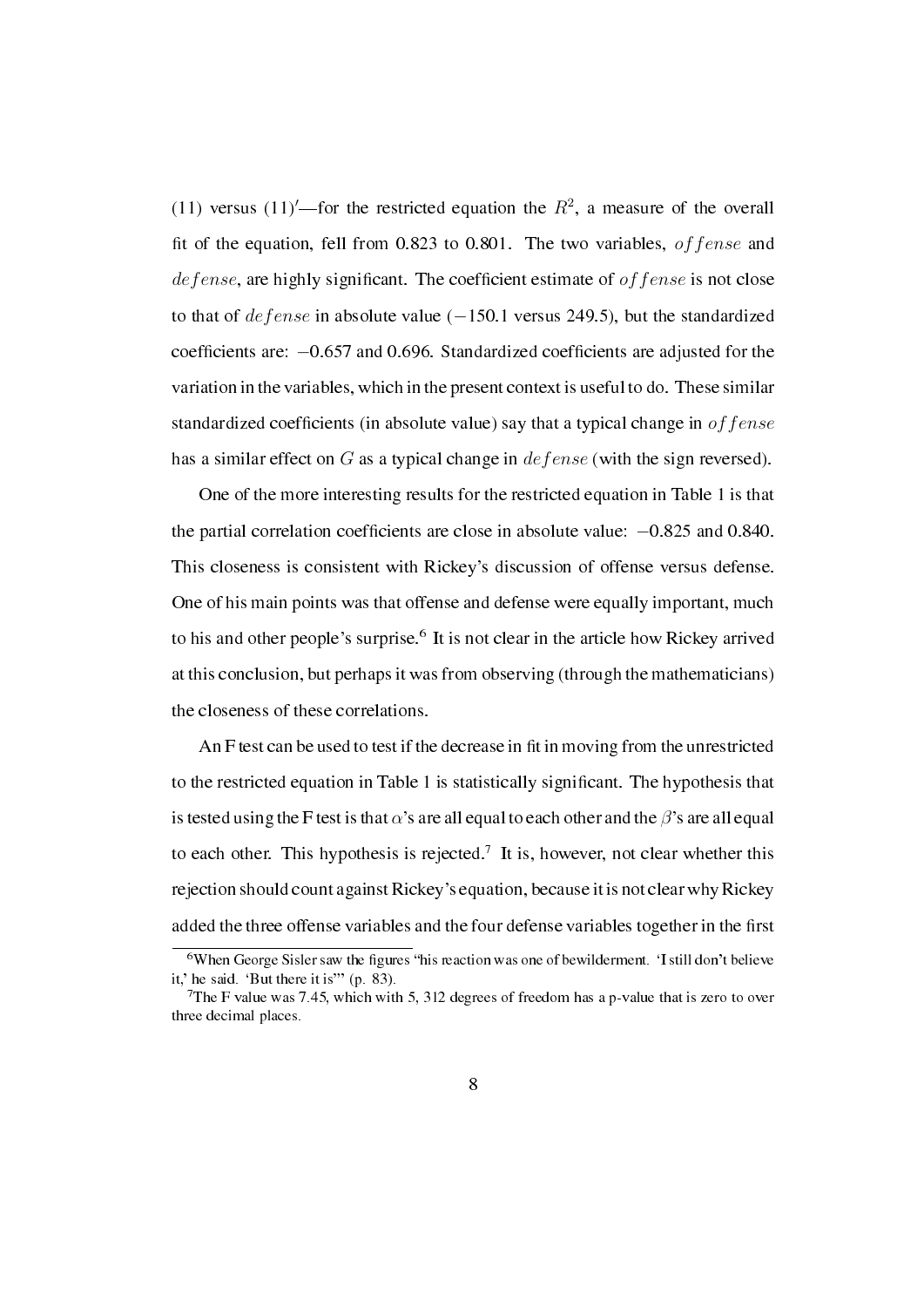place. He was looking for variables that were highly correlated with a team's average runs per game and the average runs per game of the team's opponents, not necessarily variables with similar coefficients in an equation like (11). He did weight *power* by 0.75 because of what he said was its lower correlation. The unrestricted estimates in Table 1 show that this weight was not low enough if one were looking for a coefficient estimate for *power* close to those for *onbase* and *clutch*. On the other hand, the weight he used for *oppso*, 0.125, was too low if he were looking for similar coefficient estimates for the defense variables because the coefficient estimate for *oppso* is noticeably larger than the others.

Although both the unrestricted and restricted estimates are presented in Table 1 (and in Table 2 below), we will take the regression version of Rickey's equation to be the unrestricted equation, namely equation (11). In other words, we will give Rickey the benet of the doubt and assume that he was looking for signicant variables and not necessarily variables with the same coefficient in an equation like  $(11).$ 

Rickey was right in that on base percentage is a better measure than batting average for offense. When batting average, *H/AB*, is added to the unrestricted equation, it has a t-statistic of only *−*0.05. *onbase* completely dominates.

It is interesting that for defense Rickey did not use on base percentage. He used opponents' batting average, *oppba*, and the percentage of opponents who get on base because of walks or hit batsmen, *oppbb*. If on base percentage were used, the variable would be:

$$
opponbase = \frac{H^* + BB^* + HB^*}{AB^* + BB^* + HB^*}
$$
\n(12)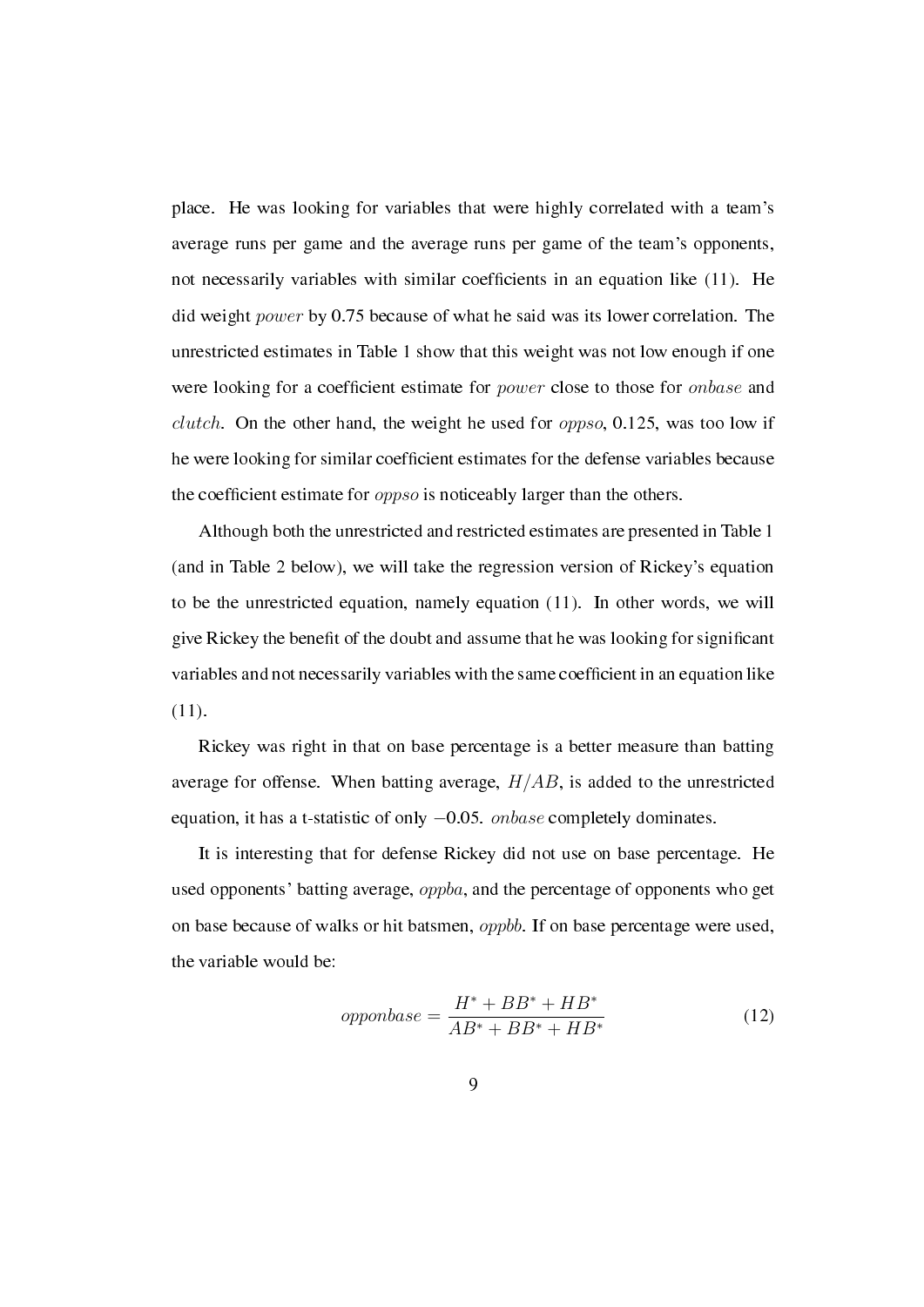and *opponbase* would replace *oppba* and *oppbb* in equation (11). Testing for *opponbase* versus *oppba* and *oppbb* is what is called a "nonnested test" in statistics. One test that can be used is the Davidson-MacKinnon (1981) test. This test takes the fitted values from equation  $(11)$  and adds them as an explanatory variable to the equation with *opponbase* included and *oppba* and *oppbb* excluded. When this was done for the  $1934-1953$  sample period the t-statistic for the fitted values was 2.30, which has a p-value of 0.022. The fitted values are thus significant. Conversely, when the fitted values from the equation with *opponbase* included and *oppba* and *oppbb* excluded were added to the equation with *oppba* and *oppbb* included and *opponbase* excluded, the t-statistic for the fitted values was  $-0.61$ , which has a p-value of 0.544. These fitted values are thus not significant. Because the first tted values are signicant and the second not, this test rejects *opponbase* in favor of *oppba* and *oppbb*. Once again Rickey seems to have made the right choice.

Overall, the results in Table 1 seem supportive of Rickey's analysis. The next step is to see how the equation fares over time. Table 2 presents results of estimating the equation through 2004. For these results the left hand side variable, the variable to be explained, was changed from games behind to games behind as a percent of the number of games played in that season by the league leader, denoted *GP*. This adjusts for the 1961 increase in the number of games played in a season from 154 to 162. Also, in computing games behind, divisions within a league (when they exist) were combined, making just two leagues. Three sets of estimates are presented in Table 2. The first for the entire 1934–2004 period; the second for Rickey's period, 1934–1953; and the third for the period beyond Rickey's,  $1954-2004$ .

The same conclusions hold for the entire period as hold for Rickey's period,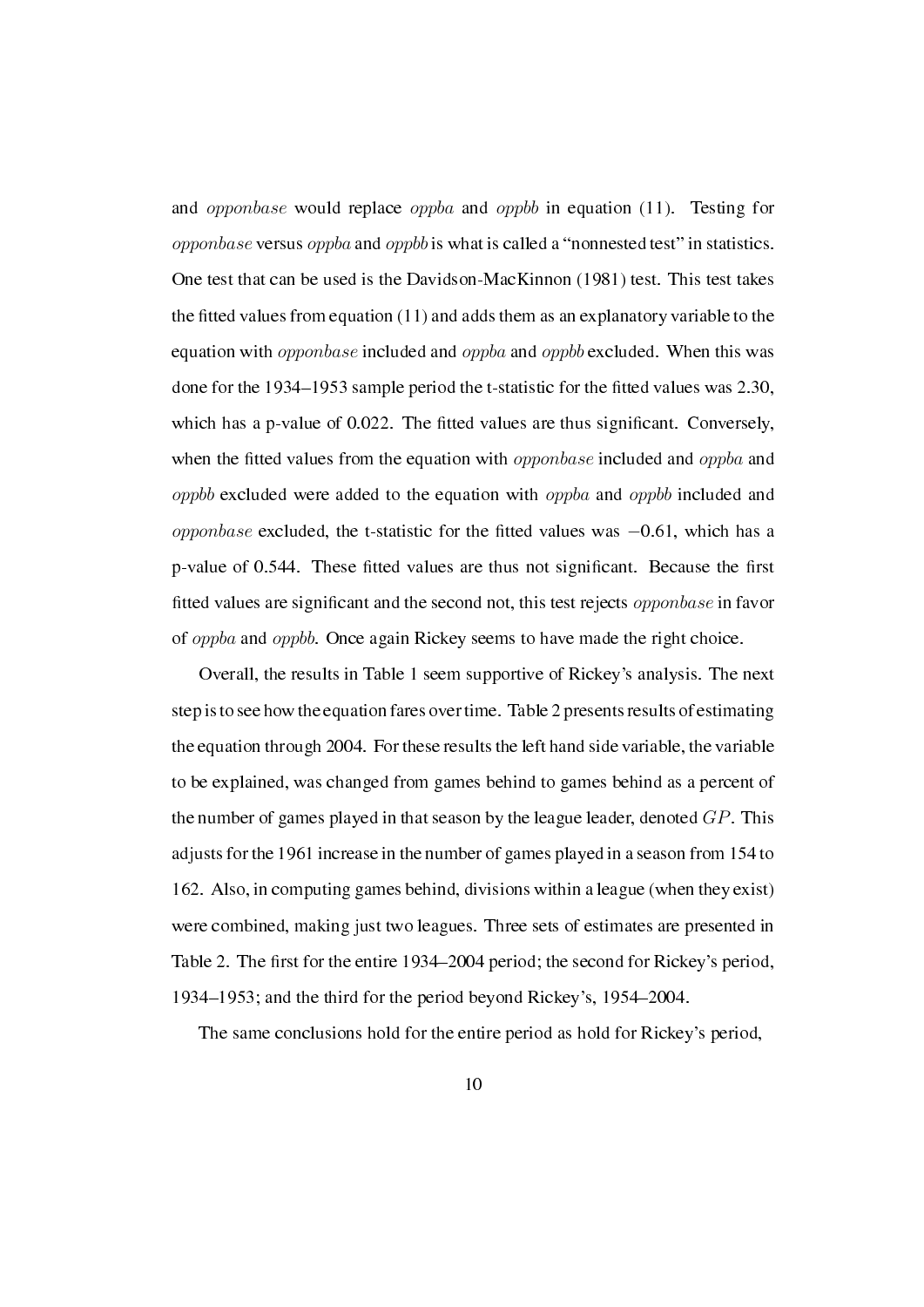#### Table 2 Coefficient Estimates with *GP* as Dependent Variable Sample periods: 1934-2004, 1934-1953, 1954-2004

|  | (13) $GP == \gamma + \alpha_1 on base + \alpha_2 power + \alpha_3 cluster + \beta_1 oppba + \beta_2 oppbb + \beta_3 opper + \beta_4 oppso + u$ |  |
|--|------------------------------------------------------------------------------------------------------------------------------------------------|--|
|  |                                                                                                                                                |  |

| Estimate of |           |            |            |            |           |           |           |           |       |          |
|-------------|-----------|------------|------------|------------|-----------|-----------|-----------|-----------|-------|----------|
|             | $\gamma$  | $\alpha_1$ | $\alpha_2$ | $\alpha_3$ | $\beta_1$ | $\beta_2$ | $\beta_3$ | $\beta_4$ | $R^2$ | $#$ obs. |
| (13)        | 0.070     | $-1.80$    | $-0.12$    | $-1.13$    | 2.18      | 2.85      | 1.13      | 2.25      | .767  | 1548     |
| 1934-2004   | (1.88)    | $(-19.45)$ | $(-1.36)$  | $(-14.83)$ | (14.53)   | (22.49)   | (16.52)   | (5.13)    |       |          |
|             |           | $[-440]$   | $[-035]$   | $[-.354]$  | 1.3471    | [.497]    | [.388]    | $[.130]$  |       |          |
| (13)'       | $-0.094$  | $-0.93$    |            |            | 1.62      |           |           |           | .728  | 1548     |
| 1934-2004   | $(-4.96)$ | $(-50.33)$ |            |            | (55.54)   |           |           |           |       |          |
|             |           | $[-.788]$  |            |            | $[.816]$  |           |           |           |       |          |
| (13)        | 0.137     | $-1.96$    | $-0.21$    | $-1.00$    | 2.08      | 2.36      | 1.26      | 3.83      | .822  | 320      |
| 1934-1953   | (1.49)    | $(-8.98)$  | $(-1.00)$  | $(-5.97)$  | (5.86)    | (8.32)    | (7.95)    | (1.93)    |       |          |
| (13)        | 0.090     | $-1.84$    | 0.03       | $-1.25$    | 2.08      | 2.95      | 1.13      | 0.79      | .749  | 1228     |
| 1954-2004   | (2.14)    | $(-17.65)$ | (0.27)     | $(-14.32)$ | (12.55)   | (20.86)   | (15.00)   | (1.46)    |       |          |

*• GP* for a team and year is *G* divided by the number of games played by the league leader.

• t-statistics in parentheses, partial correlation coefficients in brackets.

*•* Standardized coefcients for equation (13)*<sup>0</sup>* for *offense* and *defense* are *−*0.718 and 0.792, respectively.

*•* When batting average, *H/AB*, is added to equation (13) for the 1934-2004 sample period, the t-statistic is *−*0.57.

namely 1) that *power* is not signicant, 2) that all but *power* and *oppso* have similar partial correlation coefficients, and 3) that when only *of fense* and *defense* are explanatory variables they have similar partial correlation coefficients. Also, when batting average,  $H_{it}/AB_{it}$ , is added to the unrestricted equation, it has a t-statistic of only *−*0.57. Again, *onbase* completely dominates. The coefficient estimates for the two sub samples are fairly close except for *oppso* and perhaps *oppbb*. The hypothesis that the coefficients in the two sub samples except for the constant term are equal can be tested using an F test. This test yielded an F value of 2.45, which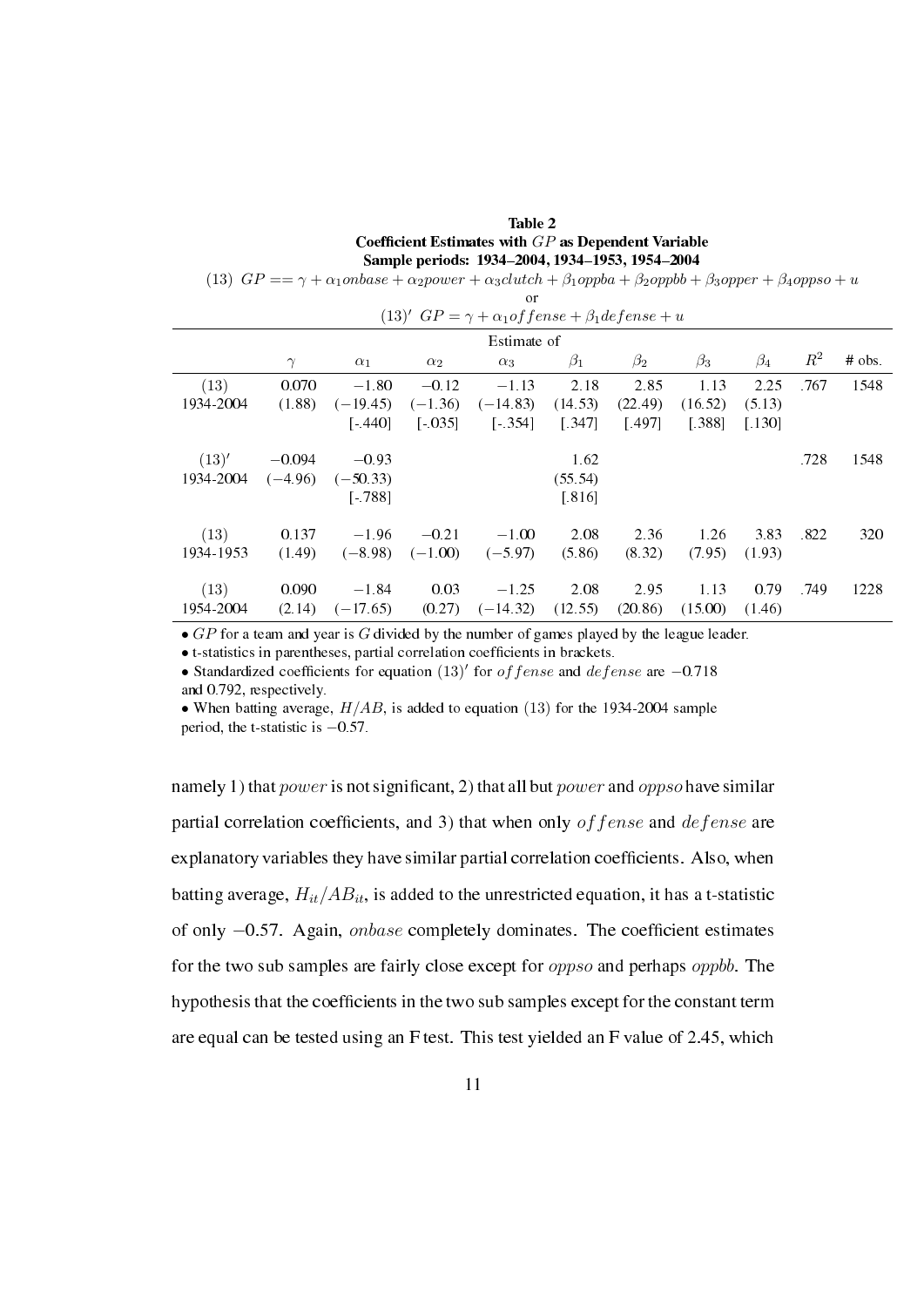with 7, 1532 degrees of freedom has a p-value of 0.017. This p-value is less than 0.05, and so by conventional standards the hypothesis is rejected. The hypothesis of equality is not rejected if the cutoff is taken to be 0.01, which in practice it sometimes is. So the decision in this case is close. Overall, the results in Table 2 show that Rickey's equation holds up quite well when extended 51 years.<sup>8</sup>

### 4 Conclusion

Although Branch Rickey's Life article is full of hyperbole and the discussion of how he arrived at his conclusions is somewhat murky, the statistical results in this paper generally support his choices. The variables that he ended up choosing except for *power* are statistically significant when tested in a regression context, and the correlation framework has not changed much over time. Rickey's conclusion that batting average is dominated by on base percentage is confirmed, and his conclusion that offense and defense are equally important is confirmed in that the *of fense* and *defense* variables have similar partial correlation coefficients in absolute value. The subtitle to the Life article is "The Brain' of the game unveils formula that statistically disproves cherished myths and demonstrates what really wins." It looks like he did.

 $8A$  few other tests that were performed are the following. When various stability tests like the one reported above were performed, the F values tended to be fairly low, but the p-values were sometimes less than 0.01. For example, when the sample is extended back to 1921 and the hypothesis that the coefficients in the three sub samples,  $1921-1933$ ,  $1934-1953$ , and  $1954-2004$ , are equal (except for the constant term), the F value is 2.42, which with 14, 1732 degrees of freedom has a p-value of 0.002. For the sample period 1934–2004 the hypothesis that the coefficients for the American league teams are the same as those for the National league teams was tested, and the F value was 0.98, which with 7, 1532 degrees of freedom has a p-value of 0.441. The hypothesis of stability between the American and National leagues is thus not rejected.